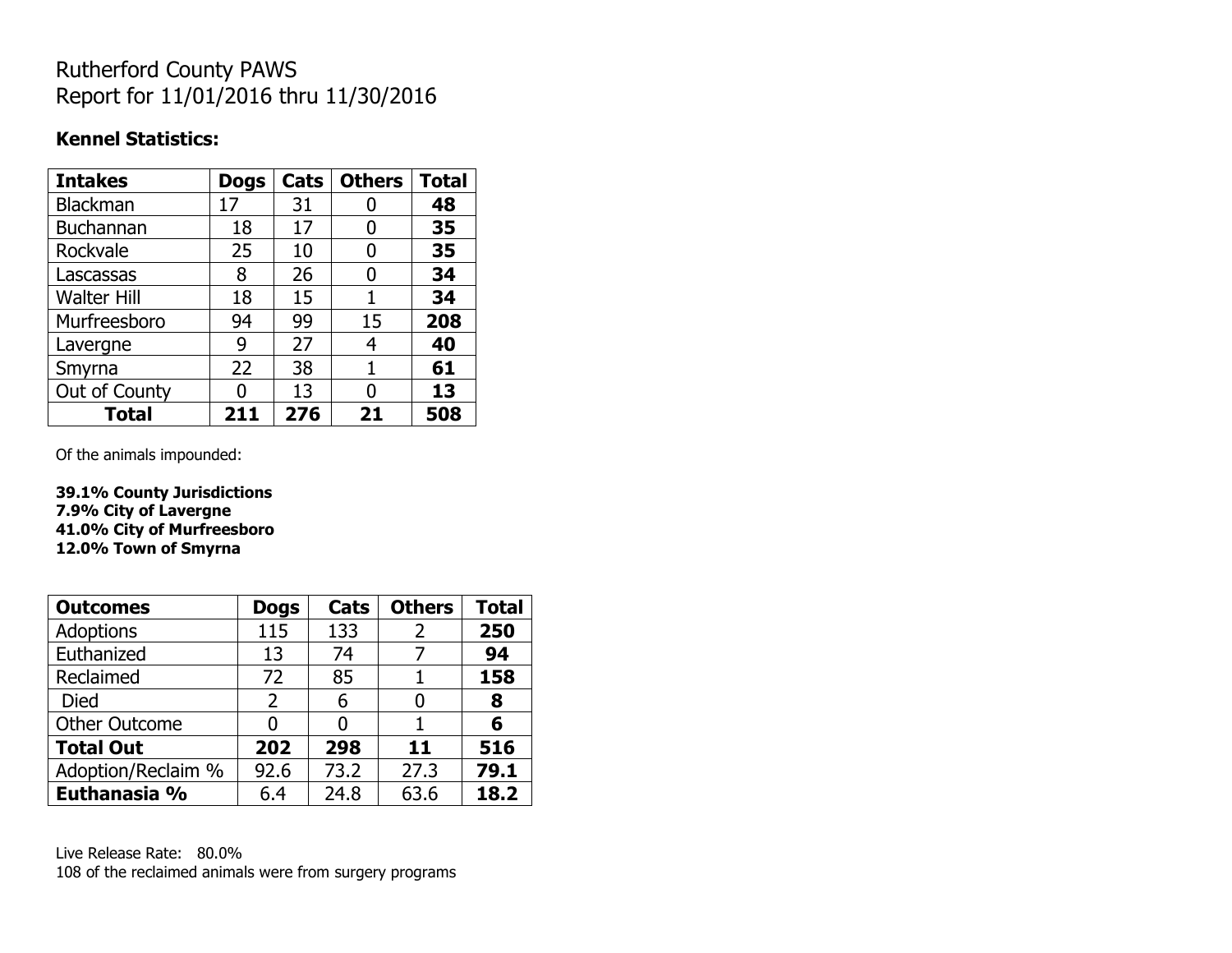Animals left in shelter on 11/30/2016: 121

2118 People visited the shelter looking for a lost /new pet.

1782 Logged calls/voice mails for the month.

#### **Activity Report by Jurisdiction:**

| Zones        | <b>Calls Received</b> | Calls Completed |
|--------------|-----------------------|-----------------|
| Blackman     | 168                   | 171             |
| Buchannan    | 118                   | 123             |
| Lavergne     | 182                   | 188             |
| Lascassas    | 76                    | 77              |
| Murfreesboro | 472                   | 488             |
| Rockvale     | 80                    | 80              |
| Smyrna       | 159                   | 162             |
| Walter Hill  | 78                    | 77              |
| Out of Area  | 10                    | 12              |
| <b>Total</b> | 1343                  | 1378            |

39.4% County Jurisdictions 13.6% City of Lavergne 35.2% City of Murfreesboro 11.8% Town of Smyrna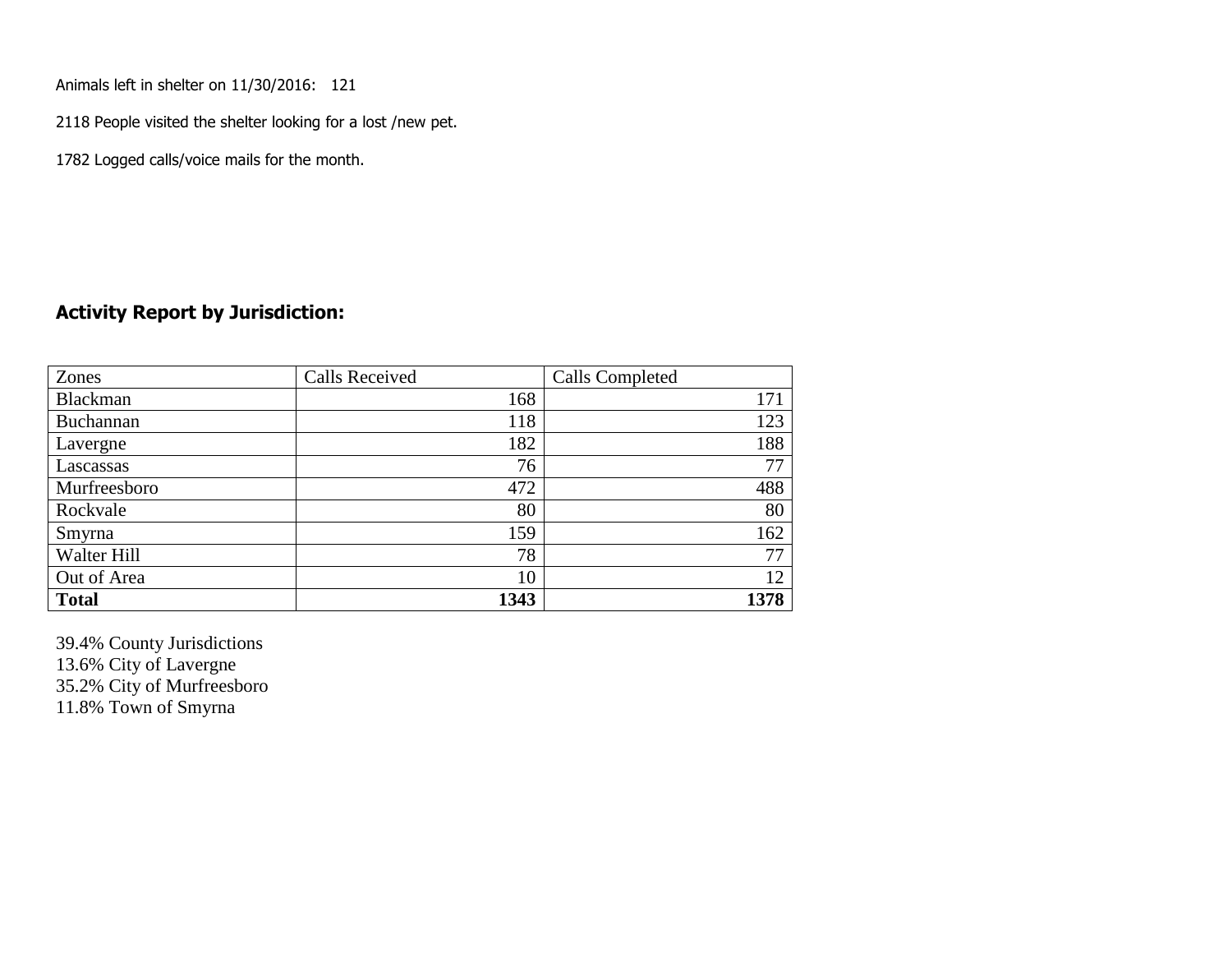# **Mileage:**

| <b>Officer</b> | <b>Miles</b> |
|----------------|--------------|
| 422            | 483          |
| 425            | 987          |
| 427            | 813          |
| 428            | 812          |
| 429            | 33           |
| 430            | 1047         |
| 431            | 448          |
| 432            | 191          |
| 437            | 1126         |
| 438            | 947          |
| 439            | 1363         |
|                |              |
|                |              |
|                |              |
|                |              |
|                |              |
|                |              |
| <b>Total</b>   | 8251         |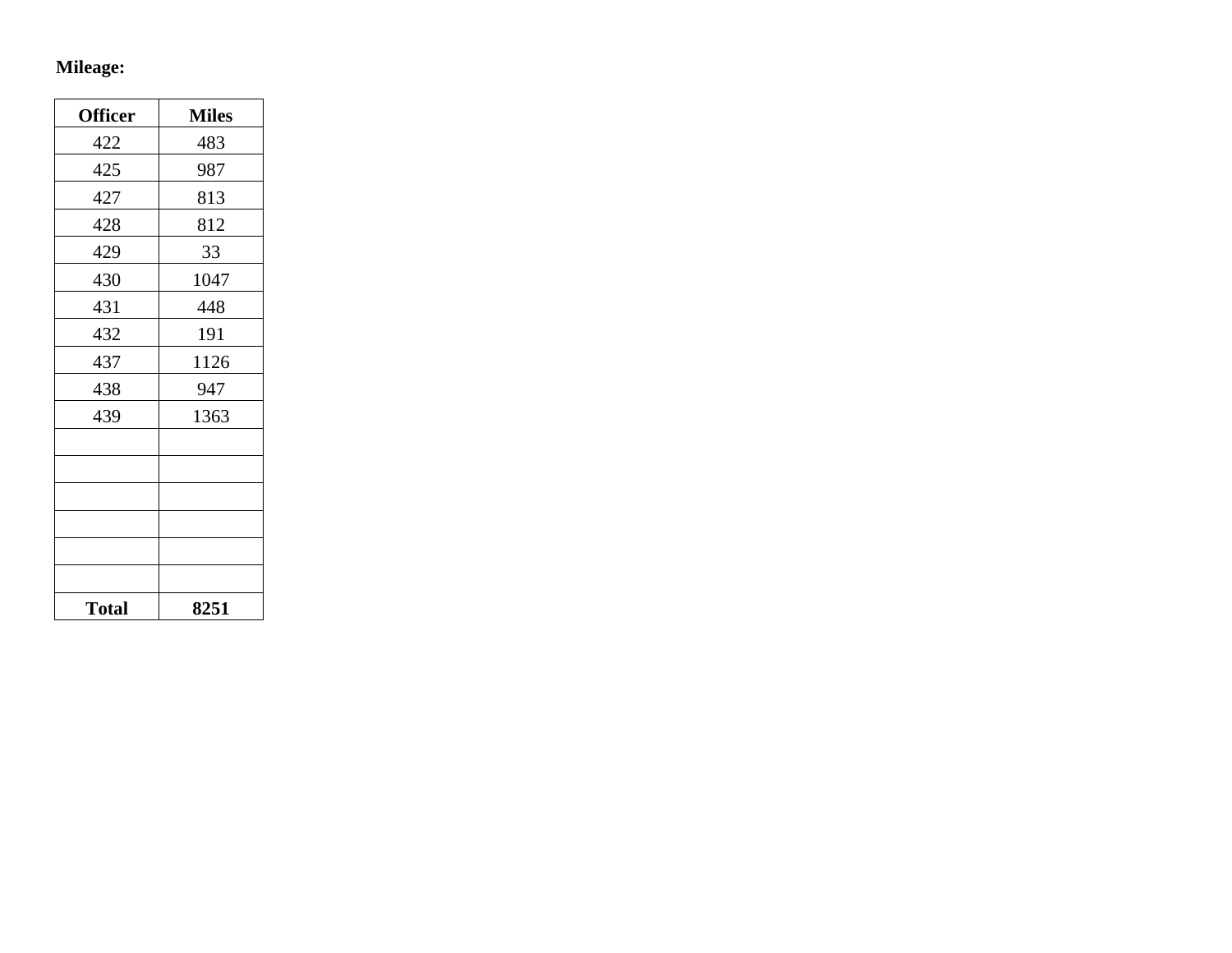# Fiscal Year-to-Date Report 07/01/16 thru 11/30/2016

#### **Kennel Statistics:**

| <b>Intakes</b>     | <b>Dogs</b> | Cats | <b>Others</b> | <b>Total</b> |
|--------------------|-------------|------|---------------|--------------|
| Blackman           | 111         | 153  | 3             | 267          |
| <b>Buchannan</b>   | 88          | 94   | 0             | 182          |
| Rockvale           | 97          | 92   | 6             | 195          |
| Lascassas          | 91          | 107  | 4             | 202          |
| <b>Walter Hill</b> | 72          | 87   | 2             | 161          |
| Murfreesboro       | 513         | 640  | 90            | 1243         |
| Lavergne           | 108         | 204  | 28            | 340          |
| Smyrna             | 130         | 242  | 19            | 391          |
| Out of County      | 18          | 61   | O             | 79           |
| <b>Total</b>       | 1228        | 1680 | 152           | 3060         |

Of the animals impounded since July 01:

**% County Jurisdictions**

**11.1% City of Lavergne**

**40.6% City of Murfreesboro**

**12.8% Town of Smyrna**

| <b>Outcomes</b>      | <b>Dogs</b> | Cats | <b>Others</b> | <b>Total</b> |
|----------------------|-------------|------|---------------|--------------|
| <b>Adoptions</b>     | 632         | 707  | 16            | 1355         |
| Euthanized           | 179         | 655  | 41            | 875          |
| Reclaimed            | 393         | 292  | 2             | 687          |
| <b>Died</b>          | 12          | 47   | 9             | 68           |
| <b>Other Outcome</b> | 14          | 24   | 81            | 119          |
| <b>Total Out</b>     | 1230        | 1725 | 149           | 3104         |
| Adoption/Reclaim %   | 83.3        | 57.9 | 12.1          | 65.8         |
| Euthanasia %         | 14.6        | 38.0 | 27.5          | 28.2         |

Live Release Rate: 68.7%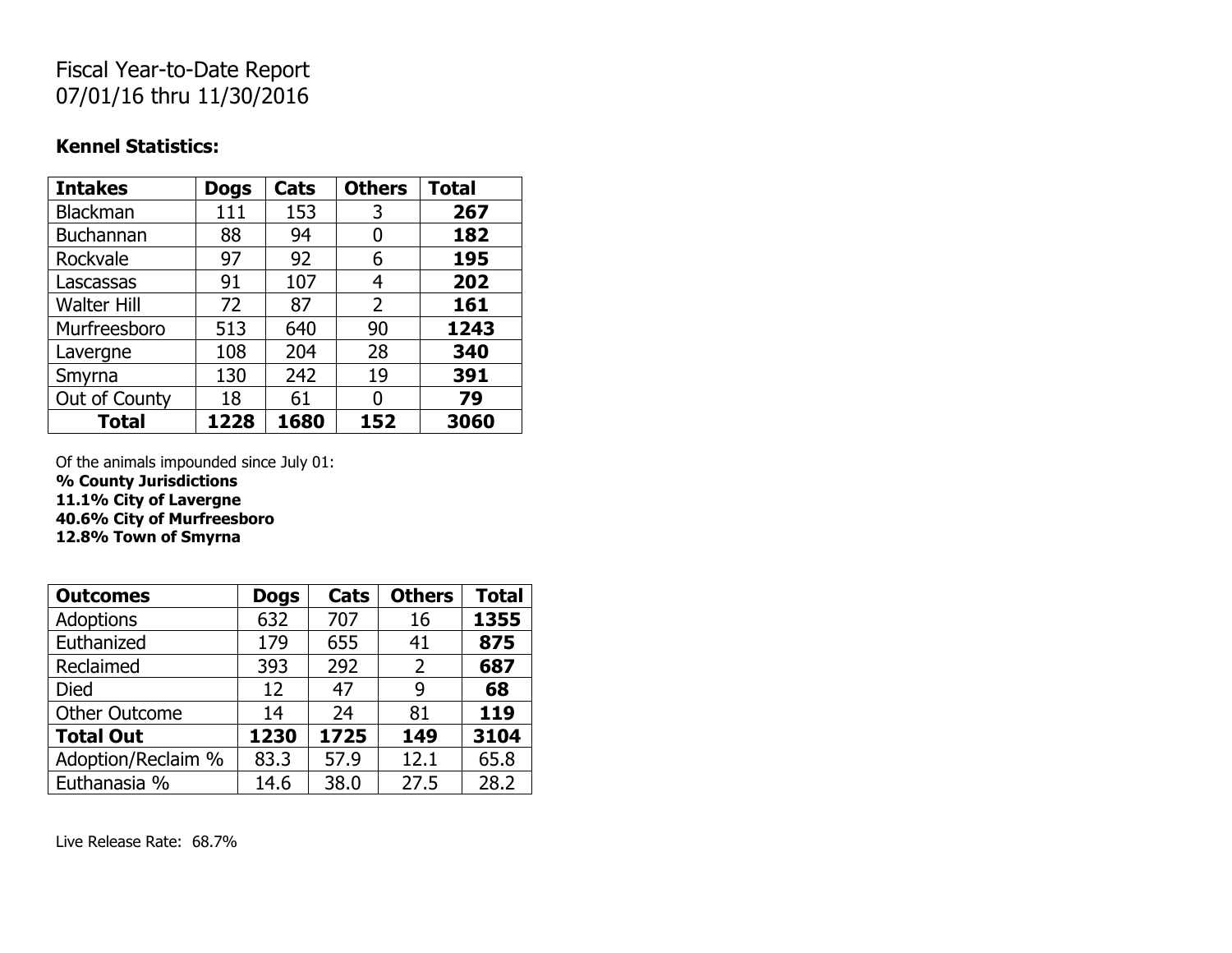11679 People have visited the shelter since July 01, 2016 looking for a lost /new pet.

10259 Logged calls/voice mails since July 01, 2016.

## **Activity Report by Jurisdiction:**

| Zones           | <b>Calls Received</b> | Calls Completed |
|-----------------|-----------------------|-----------------|
| <b>Blackman</b> | 910                   | 912             |
| Buchannan       | 538                   | 541             |
| Lavergne        | 1184                  | 1191            |
| Lascassas       | 487                   | 488             |
| Murfreesboro    | 2923                  | 2932            |
| Rockvale        | 507                   | 505             |
| Smyrna          | 869                   | 868             |
| Walter Hill     | 459                   | 458             |
| Out of Area     | 41                    | 42              |
| <b>Total</b>    | 7918                  | 7937            |

37.1% County Jurisdictions 15.0% City of Lavergne 36.9% City of Murfreesboro 11.0% Town of Smyrna